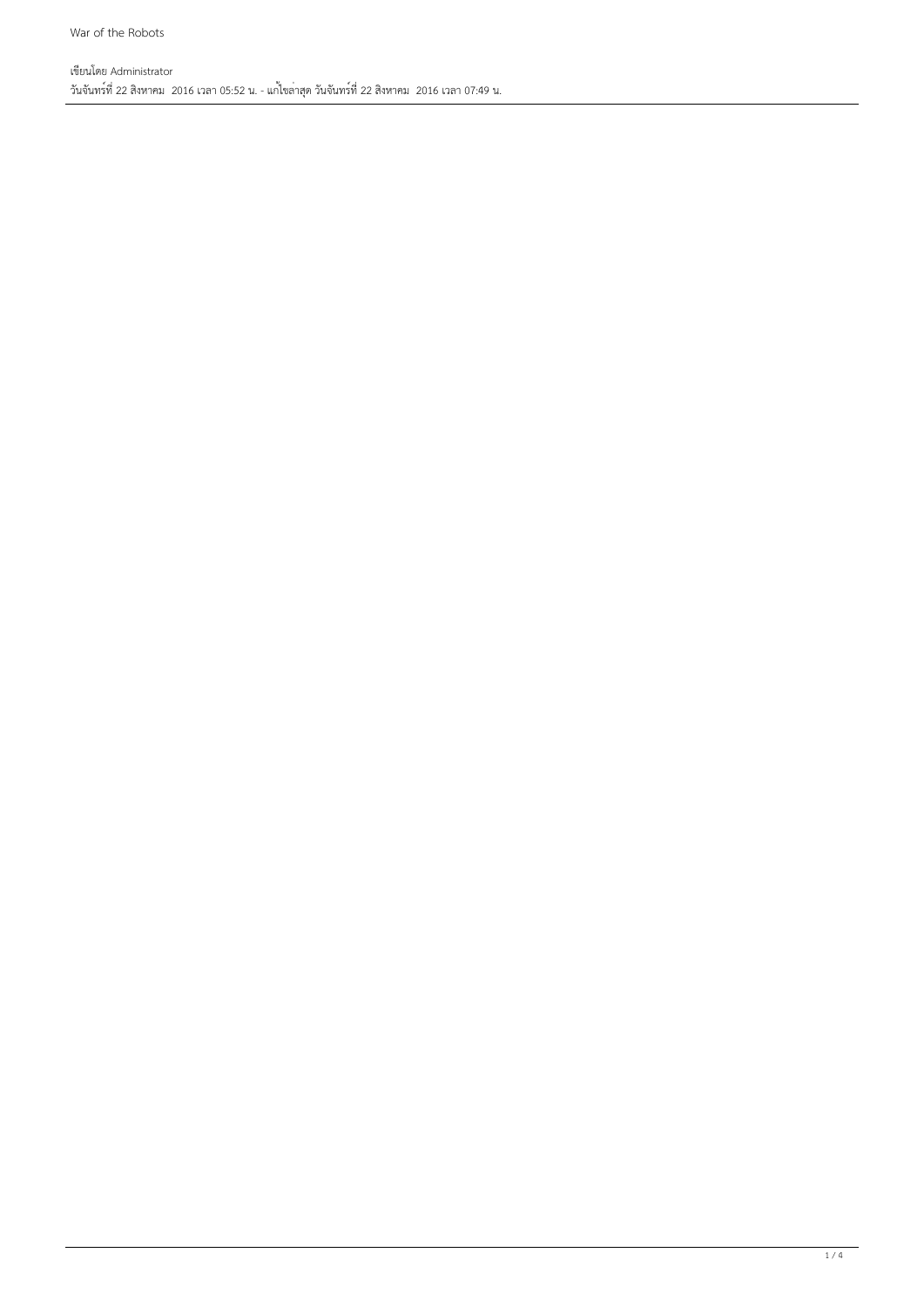## เขียนโดย Administrator

วันจันทร์ที่ 22 สิงหาคม 2016 เวลา 05:52 น. - แก้ไขล่าสุด วันจันทร์ที่ 22 สิงหาคม 2016 เวลา 07:49 น.

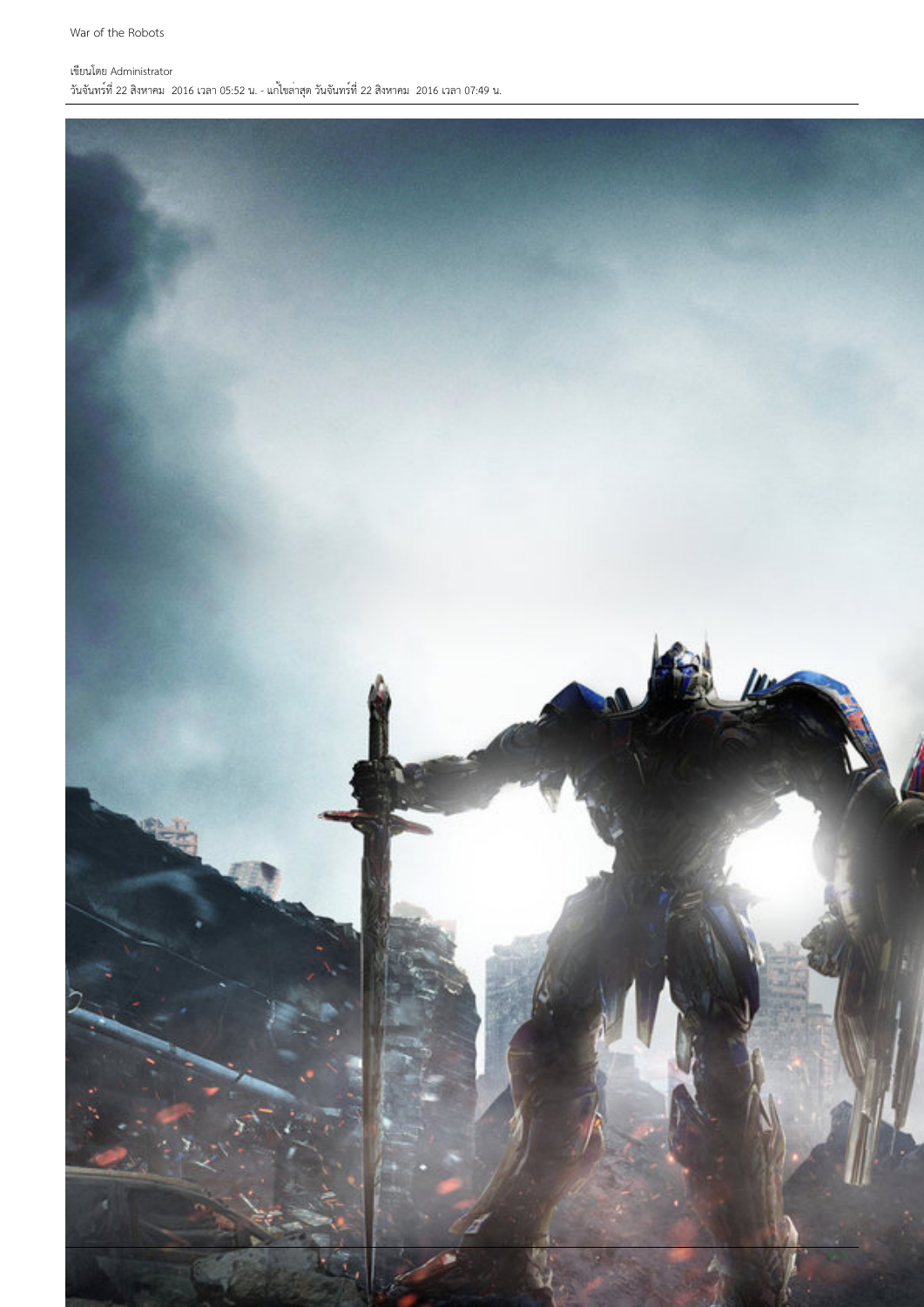Transformers: Robots in Disguise is an animated television series that premiered on Cartoon Network in the United States on March 14, 2015. Set years after Transformers: Prime, the show follows Bumblebee as he travels back to Earth after the prison ship Alchemor crash-lands on the planet. Charged with rounding up the escaped Decepticon prisoners, he reluctantly takes command of a new team of Autobots.

While helping Strongarm to apprehend Sideswipe, Bumblebee gets a vision of Optimus Prime where the vision draws Bumblebee back to Earth with Strongarm and Sideswipe along for the ride. He finds that the Decepticon prison ship Alchemor has crashlanded on Earth and it's Decepticon inmates have escaped.